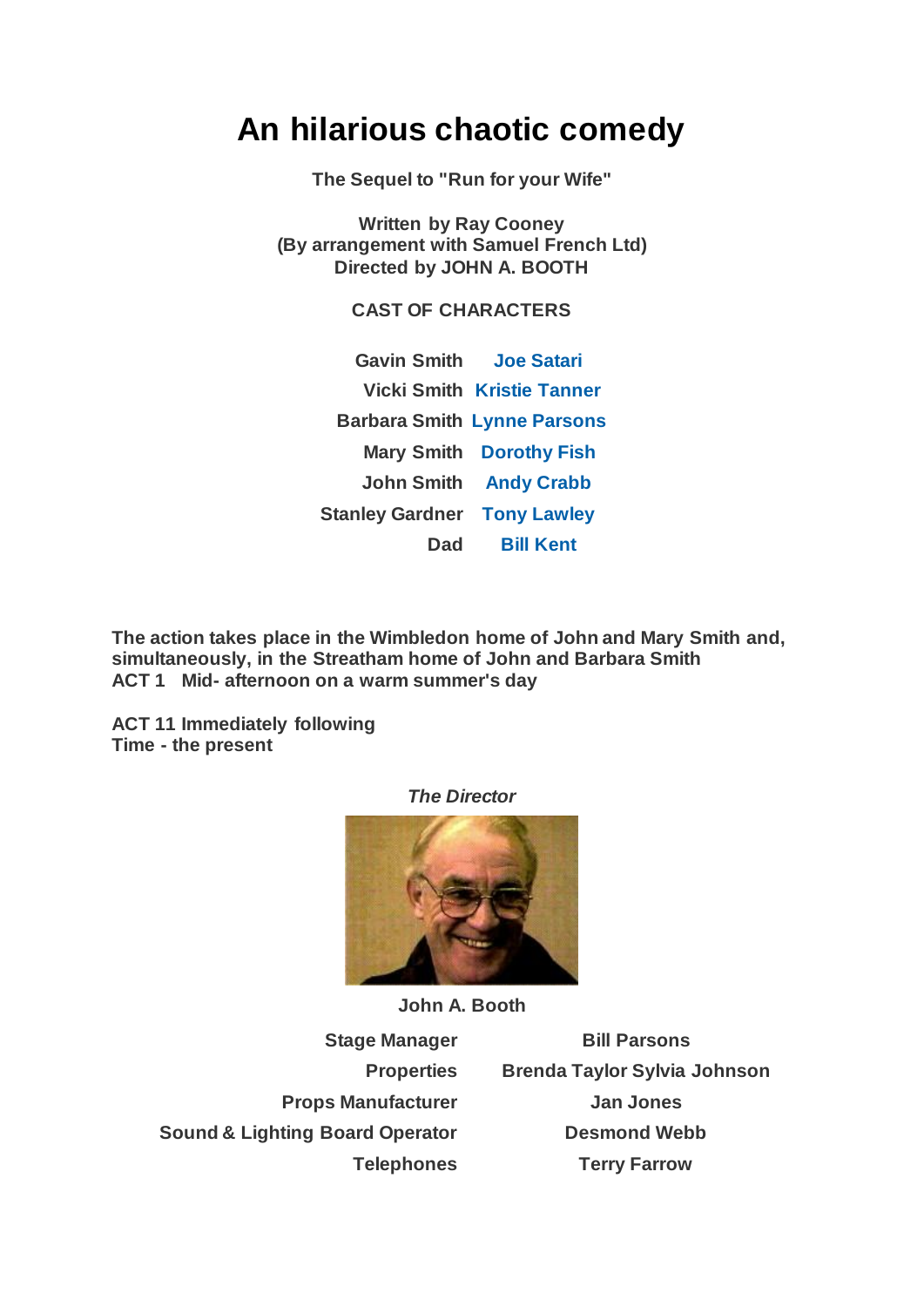**Stage Staff & Scenery Construction John Pollitt Rick Rosewell, Robin Baxter Scenic Decoration Brian Denton Prompt Candy Wright Dresser & Backstage Assistant Sonia Crabb Front of House Manager Colin & Hazel Worrall Front of House Staff Shirley Barrett, June Booth, Maggie Lawley, Mary King, Sandra King, Jean Martin, Roy Martin, Sheila Murphy, Chris Murphy, Jean Smith, Norman Smith Bar Management & Staff Rick Rosewell, Elaine Farrow, Beryl & Denis King Box Office Ticket Sales Ann & Rick Rosewell Publicity Candy Wright Programme Elaine Farrow Andy Crabb - 'John'**



**Andy has never been to drama school, can't sing and dance at the same time, can't read music and doesn't play a musical instrument. He has, nevertheless, danced in four ballets, dabbled in Victorian Music Hall, written plays, made props, painted sets, acted in farces and played "The Baddie" in his last ten pantomimes. What he lacks in talent he makes up for in enthusiasm. We at Careline are happy and proud to have him on the team.**

**Tony Lawley - 'Stanley'**



**Tony's first role for Careline Theatre (or indeed any other theatre) was in last year's panto as Onions in "Mother Goose" He thoroughly enjoyed himself, but insisted it would be his first, and last, role. Then along came the part of Stanley and he couldn't resist getting his teeth into the part, and considering Tony was a dentist in the UK, it should stand him in good stead for "keeping his head" when all about are losing theirs! Tony has lived in Spain for over seven years with his wife Maggie.**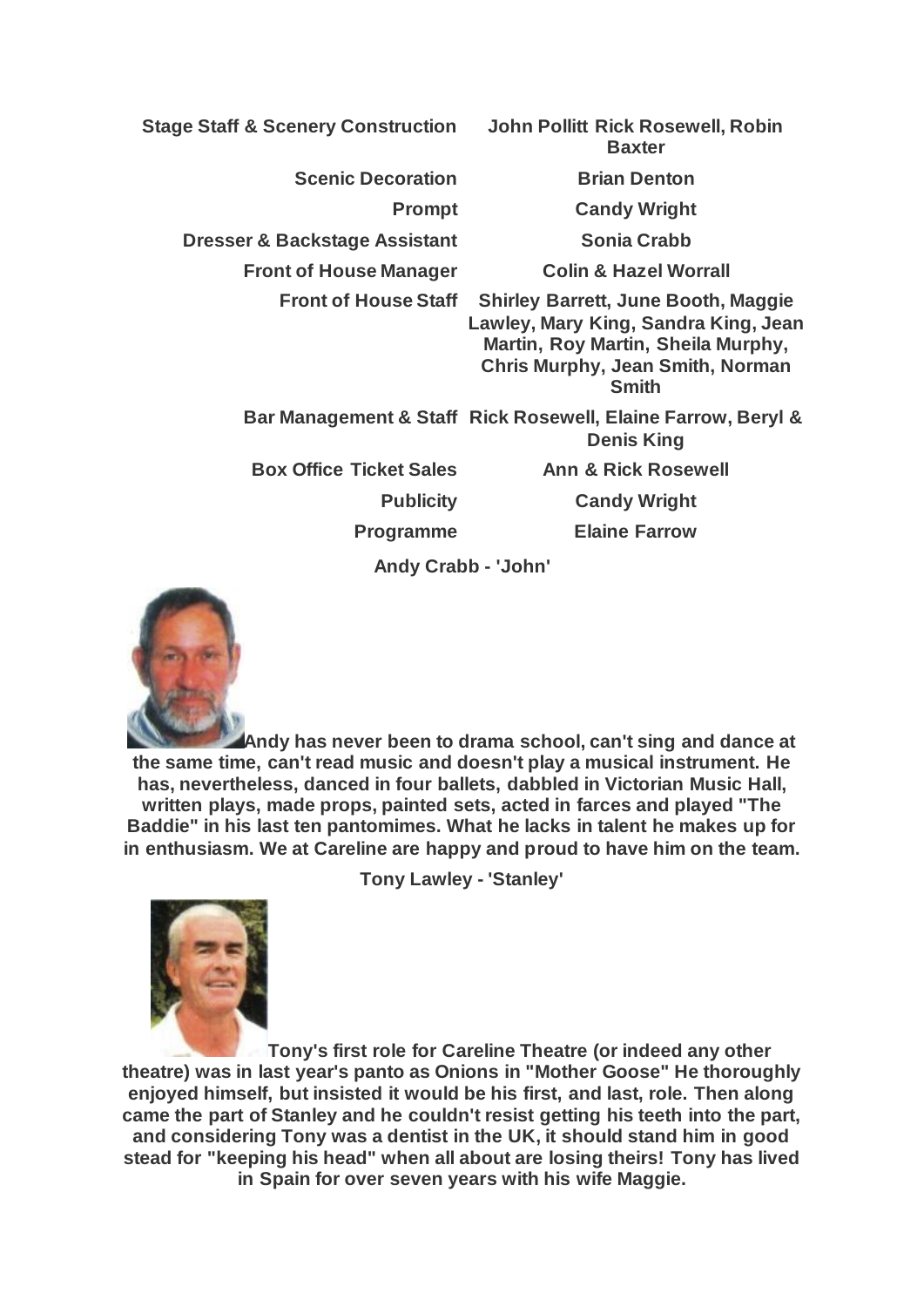**Dorothy Fish - 'Mary'**



**Dorothy brings a wealth of experience as an amateur in the UK having proved her abilities in a good many of the most demanding roles in musical theatre.**

**She won the prestigious Manchester Evening News "Oscar" for Miss Adelaide in "Guys & Dolls". She also played the leading role in the award winning amateur premier of "Irene" staged at the Manchester Opera House. Since coming to live in Spain, Dorothy joined Careline Theatre taking part in five Pantomimes and will certainly be remembered for her character role as** 

**the piano player Mrs. Fraser in "Stepping Out" Dorothy took part in M.A.S.K.'s production of "Cole" & "Let's All Go Down The Strand"**

**Lynne Parsons - 'Barbara'**



**Lynne has been a member of Careline Theatre group from its inception. Her first experience on stage was in the chorus of the very first Careline production of "Cinderella" in 1997. She then played Barbara" in "Run for your Wife" which was a very new challenge for her! She then played a very sympathetic nurse in our extremely successful "Stepping Out" which had to be repeated due to popular demand! She has also appeared in all our Pantomimes in the chorus except the last one due to a broken leg suffered just as rehearsals were under way! She is now playing the part of "Barbara" once again (17 years on!) in "Caught in the Net" in the sequel to our first** 

**play.**

**Bill Kent - 'Dad'**



**Bill has acted in amateur theatre for over 40 years, starting whilst he was a fighter pilot in the RAF. His greatest love is farce ("Life is too serious to be taken seriously") and so he is delighted to be in a farce with a part appropriate to his advancing years! He has appeared twice with Careline**